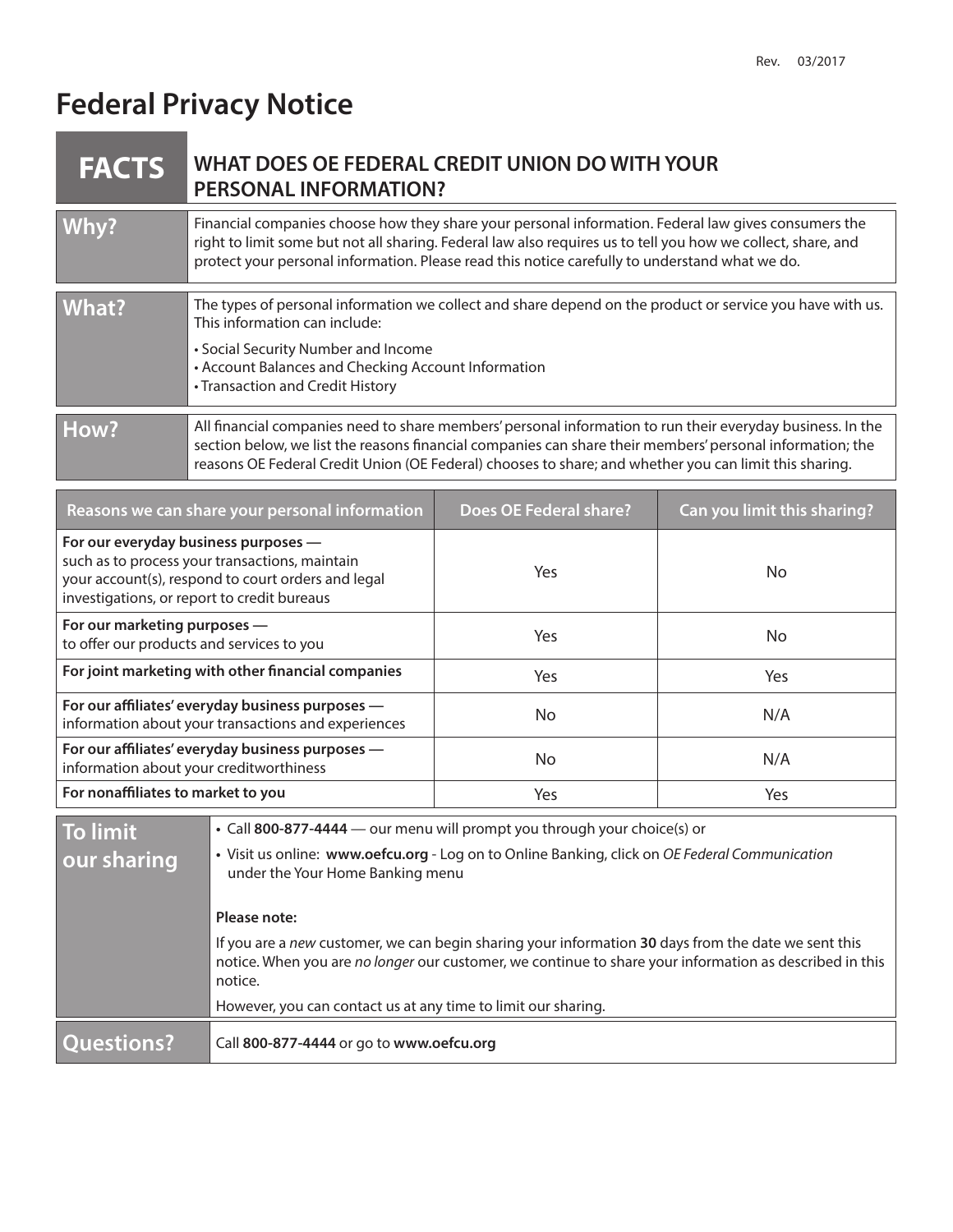### **Page 2**

| Who we are                    |                                      |  |
|-------------------------------|--------------------------------------|--|
| Who is providing this notice? | OE Federal Credit Union (OE Federal) |  |

| <b>What we do</b>                                                                        |                                                                                                                                                                                                                               |  |
|------------------------------------------------------------------------------------------|-------------------------------------------------------------------------------------------------------------------------------------------------------------------------------------------------------------------------------|--|
| How does OE Federal<br>protect my personal information?                                  | To protect your personal information from unauthorized access and use, we use<br>security measures that comply with federal law. These measures include computer<br>safeguards and secured files and buildings.               |  |
| <b>How does OE Federal</b><br>collect my personal information?                           | We collect your personal information, for example, when you<br>• Open an Account or Show your government-issued ID<br>• Apply for a loan or Use your Debit or Credit Card<br>• Make Deposits or Withdrawals from your Account |  |
|                                                                                          | We also collect your personal information from others, such as credit bureaus, affili-<br>ates, or other companies.                                                                                                           |  |
| Why can't I limit all sharing?                                                           | Federal law gives you the right to limit only                                                                                                                                                                                 |  |
|                                                                                          | • sharing for affiliates' everyday business purposes—information about your credit-<br>worthiness                                                                                                                             |  |
|                                                                                          | • affiliates from using your information to market to you                                                                                                                                                                     |  |
|                                                                                          | • sharing for nonaffiliates to market to you                                                                                                                                                                                  |  |
|                                                                                          | State laws and individual companies may give you additional rights to limit sharing.                                                                                                                                          |  |
| What happens when I limit sharing for<br>an account I hold jointly with someone<br>else? | Your choices will apply to everyone on your account                                                                                                                                                                           |  |

| <b>Definitions</b>   |                                                                                                                                                      |
|----------------------|------------------------------------------------------------------------------------------------------------------------------------------------------|
| <b>Affiliates</b>    | Companies related by common ownership or control. They can be<br>financial and nonfinancial companies.<br>• OE Federal does not have any affiliates. |
|                      |                                                                                                                                                      |
| <b>Nonaffiliates</b> | Companies not related by common ownership or control. They can be<br>financial and nonfinancial companies.                                           |
|                      | . Non-affilliates we share with can include mortgage companies, insurance companies,<br>and direct marketing companies.                              |
| Joint marketing      | A formal agreement between nonaffiliated financial companies that<br>together market financial products or services to you.                          |
|                      | • Our joint-marketing partners include insurance companies.                                                                                          |